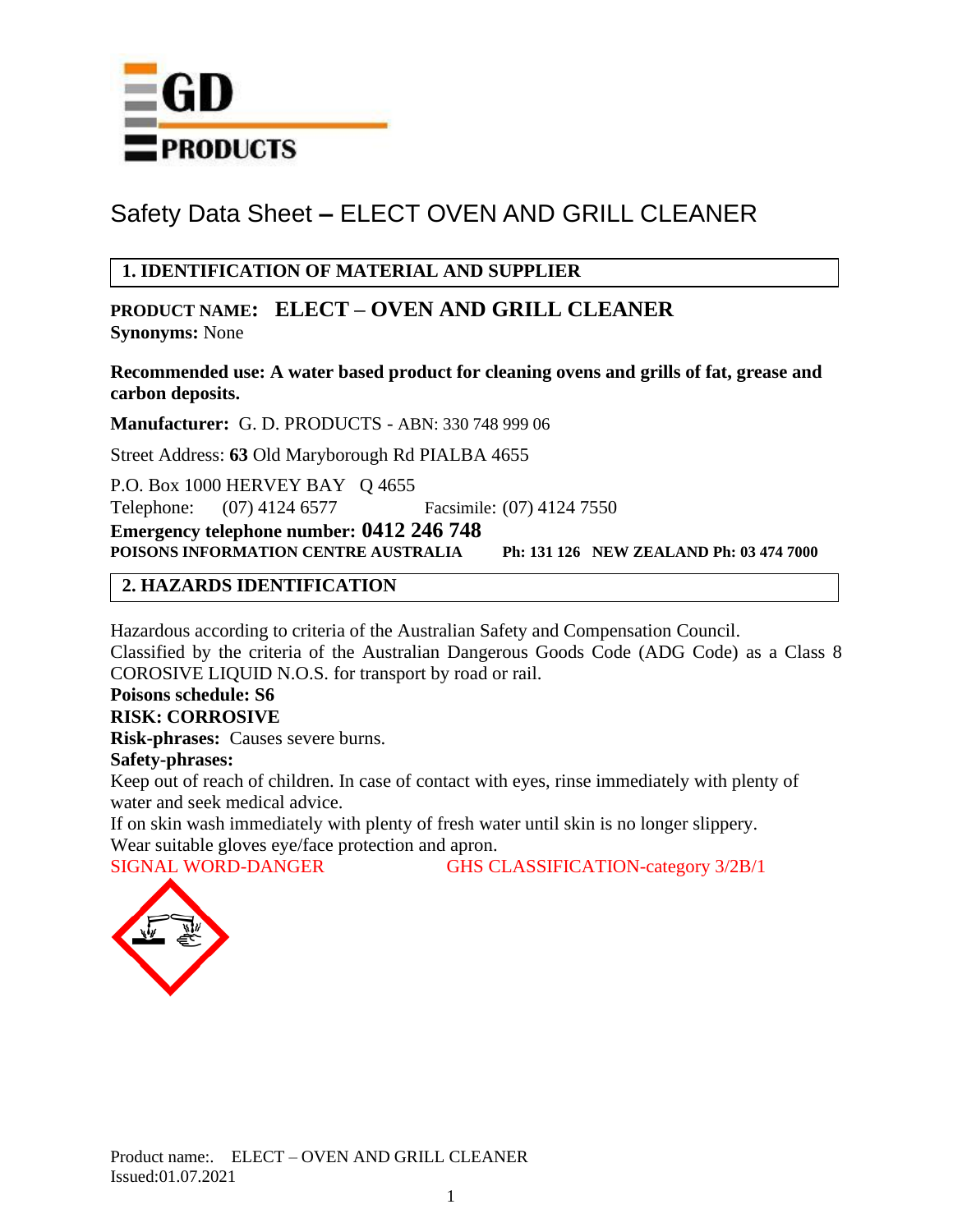

## **3. COMPOSITION/INFORMATION ON INGREDIENTS**

| <b>CHEMICAL ENTITY</b>                                           | CAS No    | <b>PROPORTION W/V %</b> |  |
|------------------------------------------------------------------|-----------|-------------------------|--|
| Sodium Hydroxide                                                 | 1310-73-1 | 10-30                   |  |
| <b>Sodium Metasilicate</b>                                       | 6834-92-0 | $\leq 10$               |  |
| 1-Methoxy-2-Propanol                                             | 107-98-2  | < 10                    |  |
| Other ingredients including water determined to be non hazardous |           | to $100\%$              |  |

#### **4. FIRST AID MEASURES**

**Ingestion:** Immediately rinse mouth with cold water. Do NOT induce vomiting. If available, give large quantity of water. Obtain medical attention.

**Eye contact:** Immediately flush with lukewarm, gently flowing water for 15 minutes. Remove contact lenses if present. Obtain medical attention**.**

#### **Skin contact:**

Flush with water until skin is no longer slippery. Obtain medical assistance if symptoms persist.

#### **Inhalation:**

If inhaled, remove from contaminated area. Give mouth-to-mouth resuscitation. Resuscitate in a well-ventilated area. Obtain medical attention immediately if there is difficulty in breathing.

#### **Notes to physician:**

The product is a blend of Sodium Hydroxide and sodium metasilicate. Suggest immediate intubation and gastric larvage.

## **5. FIRE FIGHTING MEASURES**

#### **Suitable extinguishing media:**

If material is involved in a major fire use water fog (or if unavailable fine water spray) to keep drums cool. Use appropriate methods to extinguish surrounding fires such as foam, dry agent (carbon dioxide, dry chemical powder) to extinguish fires.

**Specific hazards:** Small amounts of C0 and CO2 may be generated in large fires. Wear suitable protective gear. **Hot alkali is very corrosive.**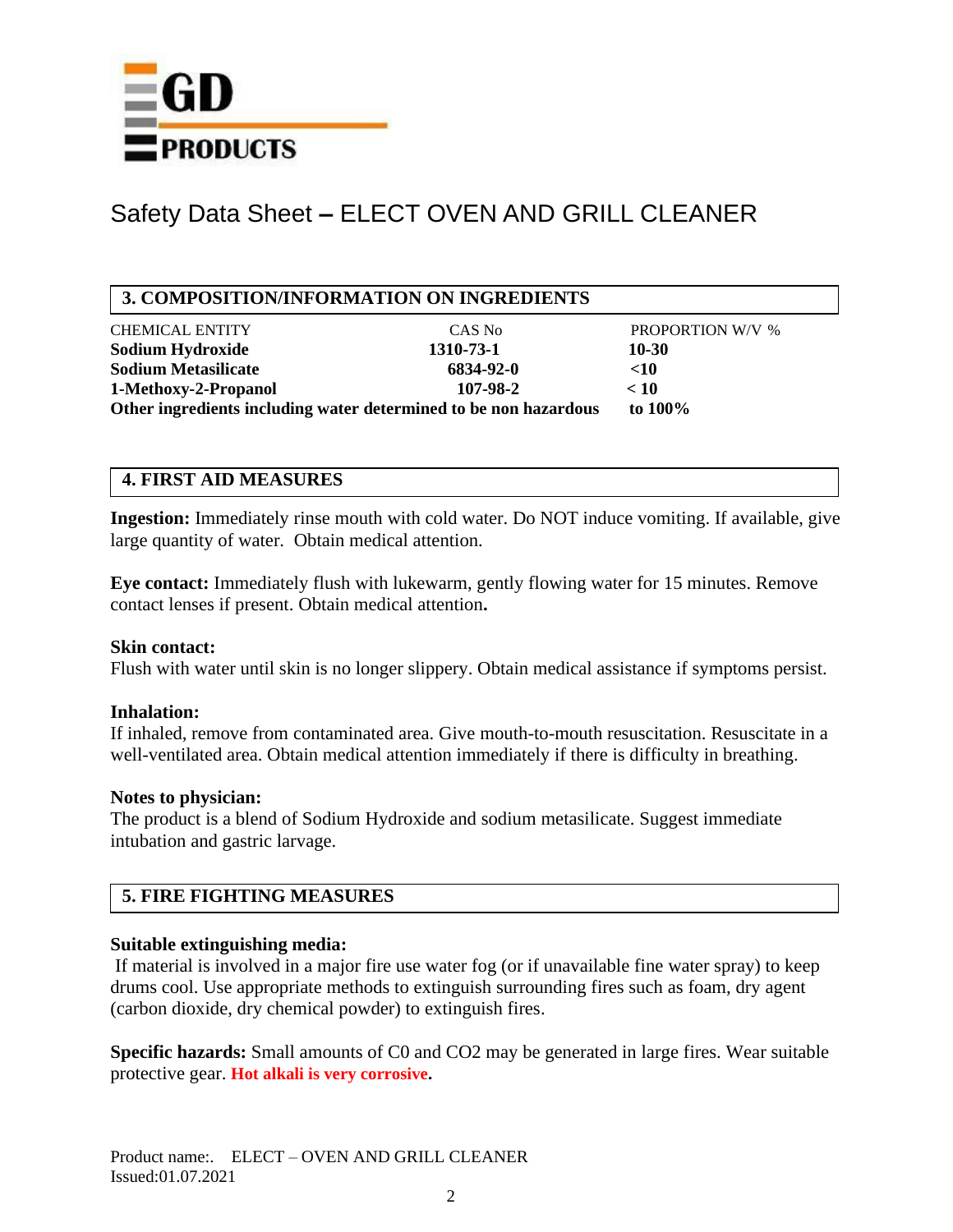

#### **6. ACCIDENTAL RELEASE MEASURES**

#### **Personal Precautions, Protective Equipment and Emergency Procedures**

Clean up spill immediately to avoid accidents. Cover with absorbent material to remove excess. CONTAIN. Wear full protective gear to prevent skin contact. If small amounts absorb into diatomaceous earth, sand, earth.

If larger amounts, contain liquid to prevent run off. Transfer to plastic Group I I approved containers using plastic scoops and funnels.

# **7. HANDLING AND STORAGE**

#### **Precautions for safe handling:**

Wear water resistant clothing, chemical resistant boots and gloves with eye protection. Avoid skin and eye contact. Handle using good industrial hygiene practices. Wash contaminated clothing and washable equipment before storage or re-use.

#### **Storage:**

Store according to local, State or Federal regulations as applicable for CORROSIVE LIQUID N.O.S. (CONTAINS SODIUM HYDROXIDE). Keep out of reach of children. Store in a cool, dry place and out of direct sunlight. Store away from foodstuffs. Keep containers closed when not in use.

**8. EXPOSURE CONTROLS/PERSONAL PROTECTION**

#### **National occupational exposure limits:**

The value assigned for this specific material by the Australian Safety and Compensation Council is TWA of 2 mg/Cubic metre as a maximum as for nuisance mists.

Exposure Standard (TWA) is the time –weighted average airborne concentration over an eight hour working day, for a five day week over an entire working life. According to current knowledge these concentrations should neither impair the health of, nor cause undue discomfort to nearly all workers.

These exposure standards are guides to be used in the control of occupational health hazards. All atmospheric contamination should be kept to as low a level as is workable. Exposure standards should not be used as fine dividing lines between safe and dangerous concentrations of chemicals. They are not a measure of relative toxicity

#### **Engineering measures:**

Control to below quoted Exposure Standards. Use with local exhaust ventilation. Keep containers closed when not in use. Do not smoke.

#### **Personal protection equipment:**

Product name:. ELECT – OVEN AND GRILL CLEANER Issued:01.07.2021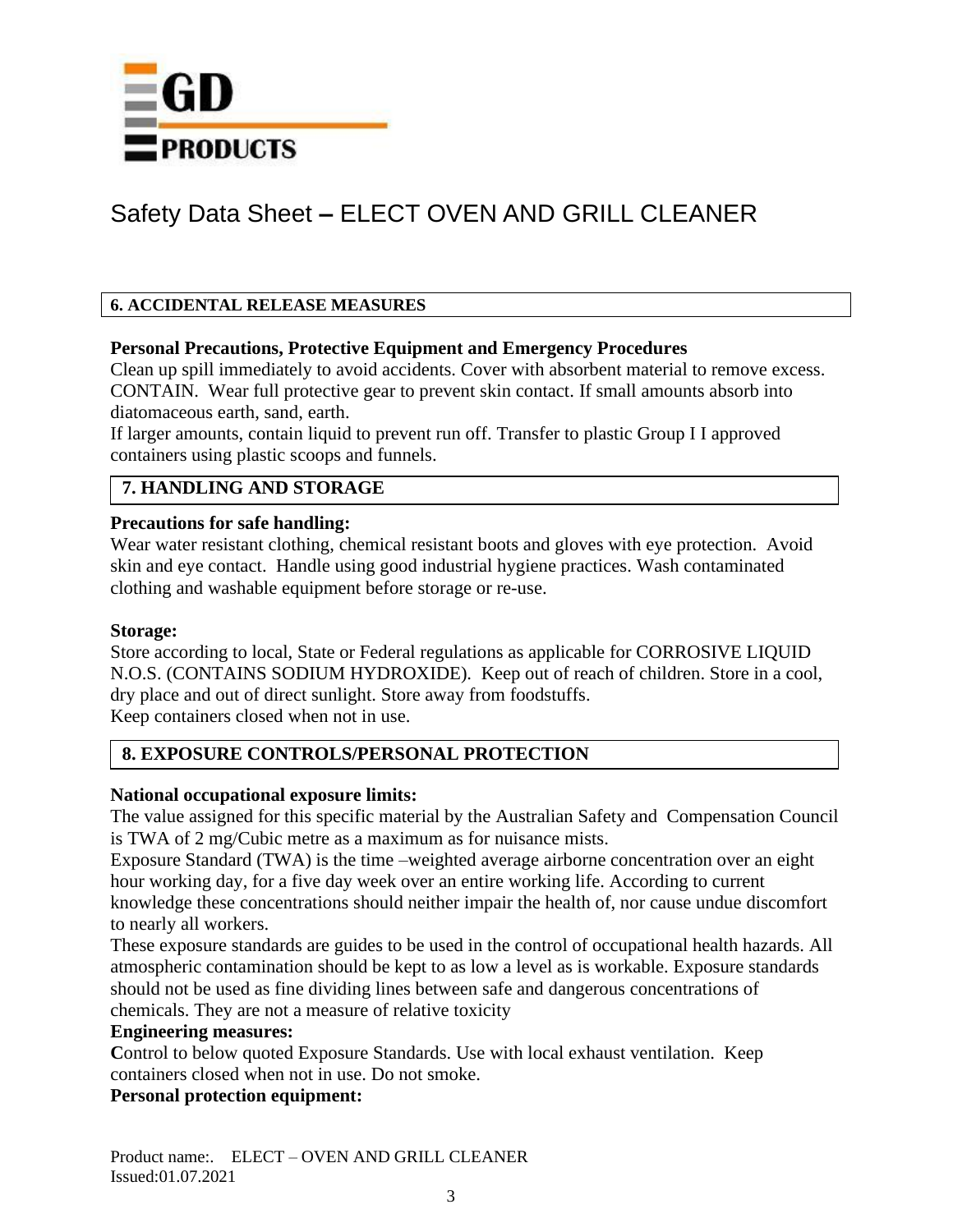

Avoid contact. Gloves, eye / face shield and plastic apron if risk of splashes. Always wash hands before smoking, eating, drinking or using the toilet. Wash contaminated clothing and other protective equipment before storage or re-use.

#### **9. PHYSICAL AND CHEMICAL PROPERTIES**

**Form/Colour/Odour: liquid, straw coloured with low odour. Solubility: completely miscible with water. Specific gravity (20°C):** 1.26 **pH** as supplied  $@ 25$ °C >12 **Melting point (C):**  $< 0$  **Rel. Vapour density (air=1):** N/D **Flash Point (°C) Closed cup: not flammable Boiling Point (°C): approx 100 Vapour Pressure (20°C)mm Hg: N/D Decomposition Point (°C): >50 Flammability Limits (%): not applicable**

 $N/D$  = not determined.  $N/R$  =not relevant.

## **10. STABILITY AND REACTIVITY**

**Stability:** Does not polymerise. Keep away from acids aluminium and other light metals. Keep containers in a cool dry place and closed when not in use to prevent contamination.

## **11. TOXICOLOGICAL INFORMATION**

No adverse effects expected if the product is handled in accordance with this Safety Data Sheet and the product label.

#### **Acute Effects:**

**Ingestion**: Corrosive to the digestive system.

**Eye contact: Corrosive to** eyes.

**Skin contact: Corrosive to** skin. Prolonged or repeated contact may lead to contact dermatitis by defatting the skin.

**Inhalation:** Corrosive to the respiratory tract.

#### **Long Term Effects:**

Poison Information Centres in each State capital city can provide additional assistance for Scheduled Poisons: Phone: Australia - 13 1126.

#### **Acute toxicity/Chronic toxicity**:

The major health hazard is corrosion of tissues. LD50 (oral rat) not determined.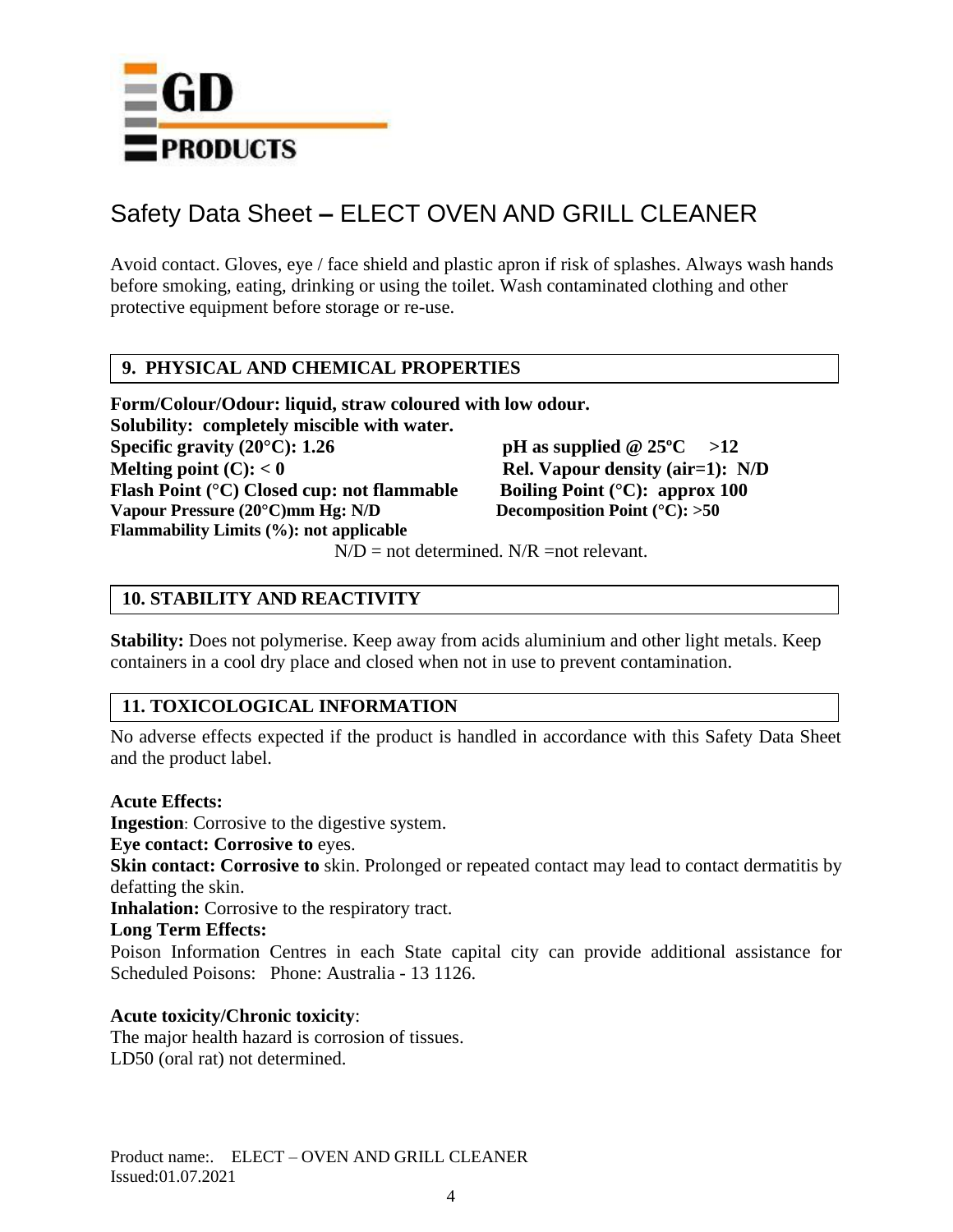

# **12. ECOLOGICAL INFORMATION**

**Ecotoxicity:** Avoid release to the aquatic environment. Do not allow to enter septic systems.

**Persistence/Degradability:** Not expected to be persistent in the natural environment. Surfactant/s present are biodegradable to Australian Standards.

**Mobility:** Expected to be mobile in the aquatic environment.

# **13. DISPOSAL CONSIDERATIONS**

**Disposal methods:** Large empty containers should be forwarded to an approved agent for recycling. Small containers should be tripple rinsed and sent to recycling or local waste disposal. Refer to State/Territory Land Waste Management Authority if in doubt.

# **14. TRANSPORTATION INFORMATION**

Classified by the criteria of the Australian Dangerous Goods Code (ADG Code) as a CORROSIVE LIQUID N.O.S. for transport by road or rail.

**UN No: 1769 Class: 8 HAZCHEM CODE 2R Packaging Group I I Proper Shipping Name:** CORROSIVE LIQUID N.O.S. (CONTAINS SODIUM HYDROXIDE).

**Segregation Dangerous Goods:**

**Not to be sent with food or empty food containers, Class 4, Class 5. Keep away from heat.** 

## **15. REGULATORY INFORMATION**

#### **Poisons Schedule: S 6**

All of the constituents of this material are listed in the Australian Inventory of Chemical Substances.

**UN 1769 Proper Shipping Name:** CORROSIVE LIQUID N.O.S. (CONTAINS SODIUM HYDROXIDE).

## **16. OTHER INFORMATION**

#### **Literary reference:**

Approved Criteria for Classifying Hazardous substances [NOHSC:1008(1999)] and HSIS. Australian Code for the preparation of Material Safety Data Sheets 2003

Product name:. ELECT – OVEN AND GRILL CLEANER Issued:01.07.2021